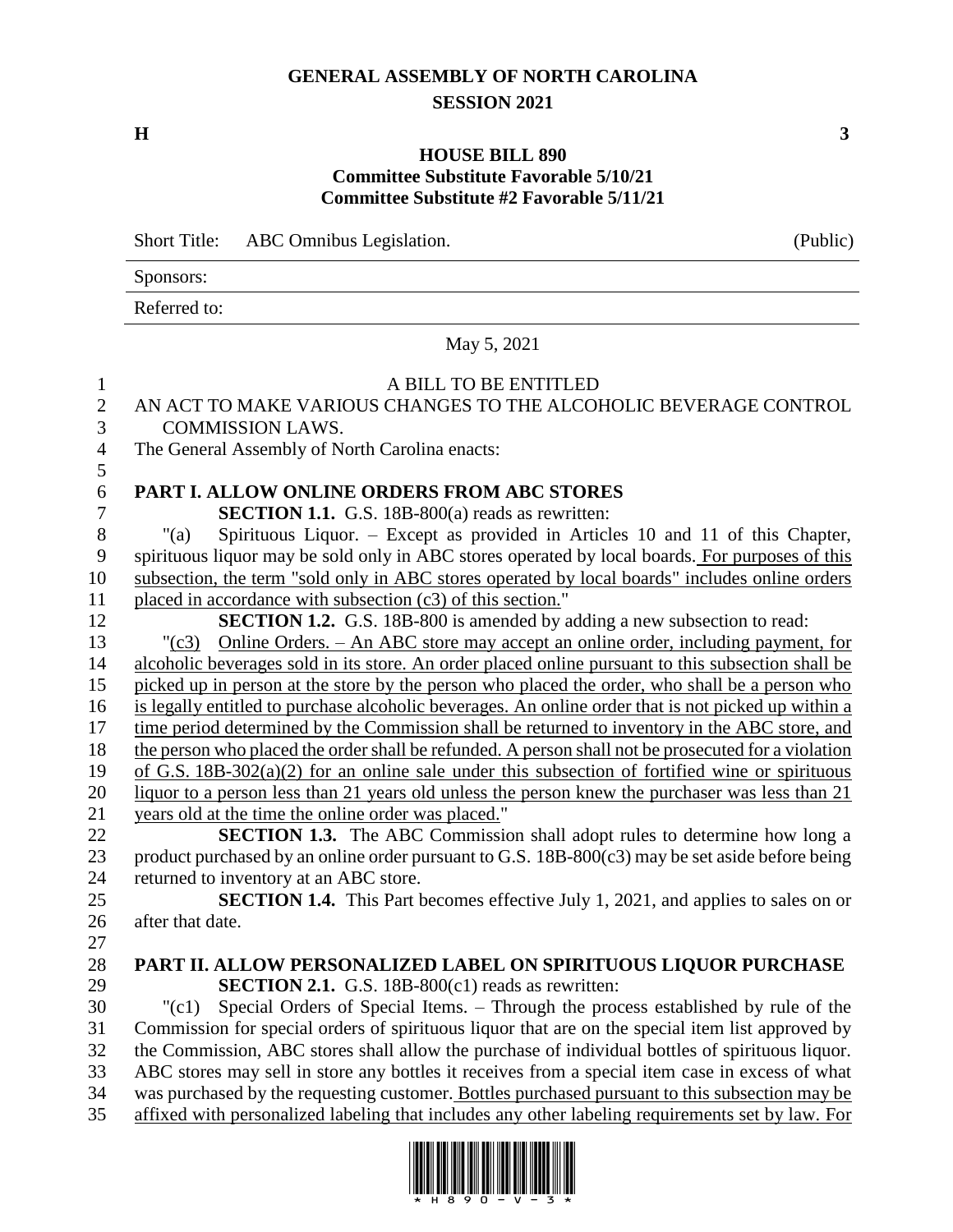| <b>General Assembly Of North Carolina</b>                                                                                                                                                                                              | <b>Session 2021</b> |
|----------------------------------------------------------------------------------------------------------------------------------------------------------------------------------------------------------------------------------------|---------------------|
| purposes of this subsection, the term "personalized labeling" means the inclusion of the name of                                                                                                                                       |                     |
| the purchaser on the label."                                                                                                                                                                                                           |                     |
| <b>SECTION 2.2.</b> G.S. 18B-1105(a)(4) reads as rewritten:<br>Sell spirituous liquor distilled at the distillery in closed containers to visitors<br>"(4)                                                                             |                     |
| who tour the distillery for consumption off the premises. Sales under this<br>subdivision are allowed only in a county where the establishment of a county<br>or municipal ABC store has been approved pursuant to G.S. 18B-602(g) and |                     |
| are subject to the time and day restrictions in G.S. 18B-802. Spirituous liquor<br>sold under this subdivision shall (i) be listed as a code item for sale in the                                                                      |                     |
| State, (ii) be sold at the price set by the Commission for the code item pursuant<br>to G.S. 18B-804(b), and (iii) have affixed to its bottle any labeling                                                                             |                     |
| requirements set by law. A bottle of spirituous liquor sold under this                                                                                                                                                                 |                     |
| subdivision may have personalized labeling affixed to it that includes any                                                                                                                                                             |                     |
| other labeling requirements set by law. For purposes of this subdivision, the                                                                                                                                                          |                     |
| term "personalized labeling" means the inclusion of the name of the purchaser                                                                                                                                                          |                     |
| on the label."<br><b>SECTION 2.3.</b> This Part becomes effective July 1, 2021, and applies to spirituous                                                                                                                              |                     |
| liquor sold on or after that date.                                                                                                                                                                                                     |                     |
|                                                                                                                                                                                                                                        |                     |
| PART III. PERMIT FOR ABC STORE TASTINGS/CLARIFICATION                                                                                                                                                                                  |                     |
| <b>SECTION 3.1.</b> G.S. 18B-1114.7(c) is amended by adding a new subdivision to read:                                                                                                                                                 |                     |
| The permit shall be issued in the name of the business listed on the application<br>"(1a)                                                                                                                                              |                     |
| for the permit."                                                                                                                                                                                                                       |                     |
| <b>SECTION 3.2.</b> This Part becomes effective July 1, 2021, and applies to permits                                                                                                                                                   |                     |
| issued on or after that date.                                                                                                                                                                                                          |                     |
|                                                                                                                                                                                                                                        |                     |
| PART IV. ELIMINATE THE REQUIREMENT ON THE TOWN OF CARY TO ISSUE                                                                                                                                                                        |                     |
| <b>ALCOHOLIC BEVERAGE LICENSES</b>                                                                                                                                                                                                     |                     |
| <b>SECTION 4.1.</b> G.S. 105-113.70(a) reads as rewritten:                                                                                                                                                                             |                     |
| Issuance, Qualifications. – Each person who receives an ABC permit shall obtain the<br>" $(a)$                                                                                                                                         |                     |
| corresponding local license, if any, under this Article. All local licenses are issued by the city or<br>county where the establishment for which the license is sought is located. No documentation                                   |                     |
| shall be required of the applicant except as provided in this section. Issuance of a required local                                                                                                                                    |                     |
| license is mandatory if the applicant holds the corresponding ABC permit and provides all of the                                                                                                                                       |                     |
| following: (i) a copy of the most recently completed State application form for an ABC permit                                                                                                                                          |                     |
| exclusive of any attachments, (ii) the ABC permit for visual inspection, and (iii) payment of the                                                                                                                                      |                     |
| prescribed tax. No local license may be issued under this Article until the applicant has received                                                                                                                                     |                     |
| from the ABC Commission the applicable permit for that activity, and no county license may be                                                                                                                                          |                     |
| issued for an establishment located in a city in that county until the applicant has received from                                                                                                                                     |                     |
| the city the applicable license for that activity, activity; provided, the city in that county has not                                                                                                                                 |                     |
| declined to require a license pursuant to G.S. 105-113.71(c)."                                                                                                                                                                         |                     |
| <b>SECTION 4.2.</b> G.S. 105-113.71 reads as rewritten:                                                                                                                                                                                |                     |
| "\\$ 105-113.71. Local government may refuse to issue Nonissuance of license.                                                                                                                                                          |                     |
| Refusal to Issue. - Notwithstanding G.S. 105-113.70, the governing board of a city<br>(a)                                                                                                                                              |                     |
| or county may refuse to issue a license if it finds that the applicant committed any act or permitted                                                                                                                                  |                     |
| any activity in the preceding year that would be grounds for suspension or revocation of his                                                                                                                                           |                     |
| permit under G.S. 18B-104. Before denying the license, the governing board shall give the                                                                                                                                              |                     |
| applicant an opportunity to appear at a hearing before the board and to offer evidence. The<br>applicant shall be given at least 10 days' notice of the hearing. At the conclusion of the hearing                                      |                     |
| the board shall make written findings of fact based on the evidence at the hearing. The applicant                                                                                                                                      |                     |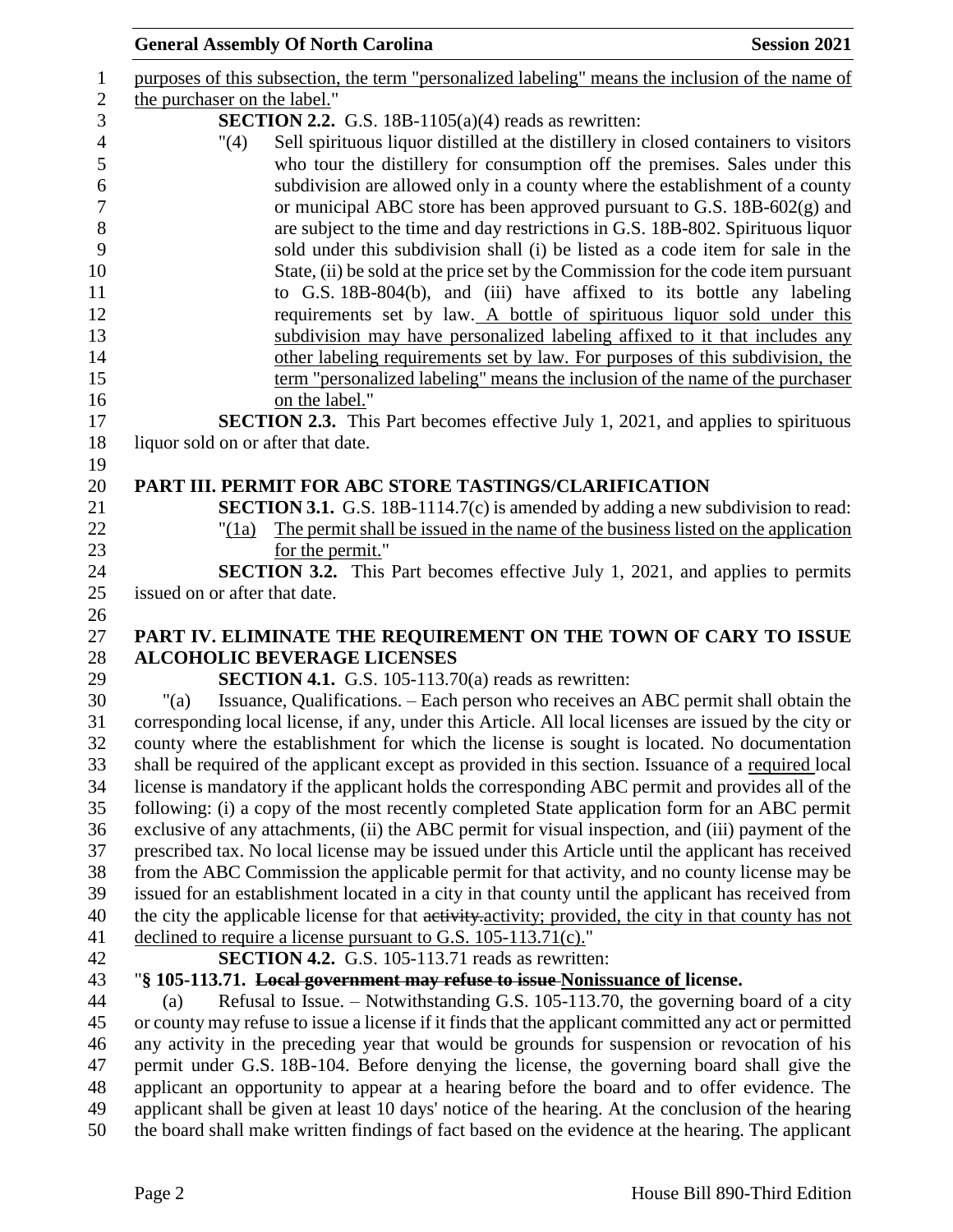| $\mathbf{1}$   | may appeal the denial of a license to the superior court for that county, if notice of appeal is given  |
|----------------|---------------------------------------------------------------------------------------------------------|
| $\overline{2}$ | within 10 days of the denial.                                                                           |
| 3              | Local Unfortified Wine Exceptions. - The governing bodies of the following counties<br>(b)              |
| $\overline{4}$ | and cities in their discretion may decline to issue on-premises unfortified wine licenses: the          |
| 5              | counties of Alamance, Alexander, Ashe, Avery, Chatham, Clay, Duplin, Granville, Greene,                 |
| 6              | Haywood, Jackson, Macon, Madison, McDowell, Montgomery, Nash, Pender, Randolph,                         |
| $\tau$         | Robeson, Sampson, Transylvania, Vance, Watauga, Wilkes, Yadkin; any city within any of those            |
| 8              | counties; and the cities of Greensboro, Aulander, Pink Hill, and Zebulon.                               |
| 9              | <u>General Exception. – The governing bodies of the municipalities listed in this</u><br>(c)            |
| 10             | subsection may decline requiring a person who receives an ABC permit to obtain the                      |
| 11             | corresponding local license from the municipality to engage in the activity authorized by the           |
| 12             | ABC permit: the Town of Cary."                                                                          |
| 13             | <b>SECTION 4.3.</b> G.S. 105-113.77(a) reads as rewritten:                                              |
| 14             | License and Tax. $-$ A-Except in cities declining to require a license pursuant to<br>"(a)              |
| 15             | G.S. 105-113.71(c), a person holding any of the following retail ABC permits for an                     |
| 16             | establishment located in a city shall obtain from the city a city license for that activity. The annual |
| 17             | tax for each license is as stated.                                                                      |
| 18             | <b>ABC</b> Permit<br>Tax for Corresponding License                                                      |
| 19             | On-premises malt beverage<br>\$15.00                                                                    |
| 20             | Off-premises malt beverage<br>5.00                                                                      |
| 21             | On-premises unfortified wine,                                                                           |
| 22             |                                                                                                         |
| 23             | Off-premises unfortified wine,                                                                          |
| 24             |                                                                                                         |
| 25             | <b>SECTION 4.4.</b> This Part becomes effective July 1, 2021.                                           |
|                |                                                                                                         |
| 26             |                                                                                                         |
| 27             | PART V. ESTABLISH NORTH CAROLINA SPIRITUOUS LIQUOR ADVISORY                                             |
| 28             | <b>COUNCIL</b>                                                                                          |
| 29             | <b>SECTION 5.1.</b> Chapter 106 of the General Statutes is amended by adding a new                      |
| 30             | Article to read:                                                                                        |
| 31             | "Article 62B.                                                                                           |
| 32             | "Spirituous Liquor Advisory Council.                                                                    |
| 33             | "§ 106-755.3. North Carolina Spirituous Liquor Advisory Council established.                            |
| 34             | The Commissioner shall appoint a North Carolina Spirituous Liquor Advisory Council                      |
| 35             | (Council) to consist of individuals who have education or experience in the spirituous liquor           |
| 36             | industry or in the field of tourism. The membership shall be comprised of members of the                |
| 37             | spirituous liquor industry in North Carolina, at least one representative of the North Carolina         |
| 38             | Restaurant and Lodging Association, at least one representative of the North Carolina                   |
| 39             | Association of ABC Boards, at least one representative of the ABC Commission, and any other             |
| 40             | person selected by the Commissioner. Notwithstanding any other provision of law, Council                |
| 41             | members shall receive no salary, per diem, subsistence, travel reimbursement, or other stipend          |
| 42             | or reimbursement as a result of serving on the Council.                                                 |
| 43             | "§ 106-755.4. Powers and duties of the Council.                                                         |
| 44             | The Council shall have all of the following powers and duties:                                          |
| 45             | To identify and implement methods for improving North Carolina's rank as a<br>(1)                       |
| 46             | spirituous liquor-producing State.                                                                      |
| 47             | To assure orderly growth and development of North Carolina's spirituous<br>(2)                          |
| 48             | liquor industry.                                                                                        |
| 49<br>50       | To increase public awareness of the quality of North Carolina spirituous<br>(3)<br><u>liquor.</u>       |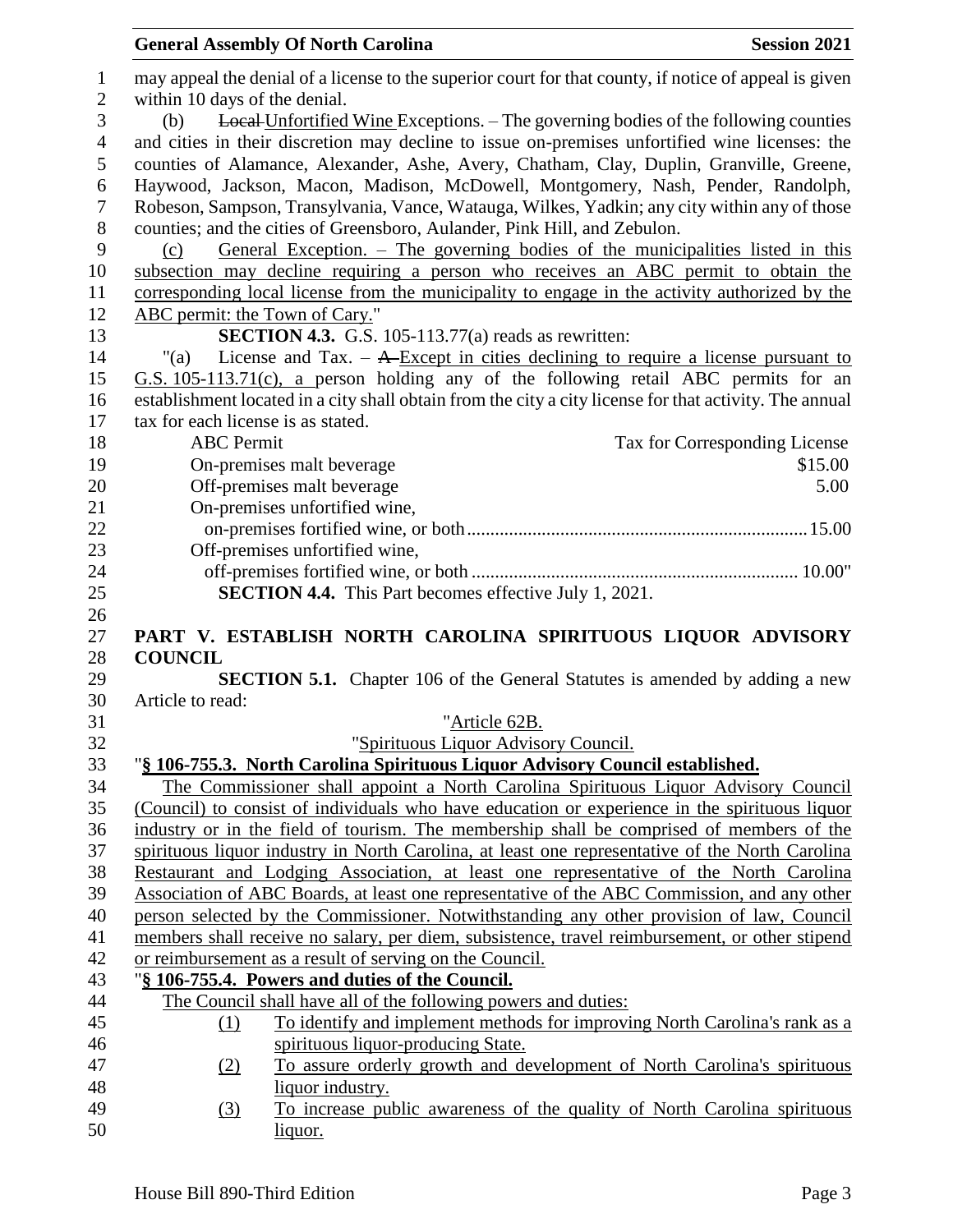|                        | <b>General Assembly Of North Carolina</b>                                                             | <b>Session 2021</b>      |
|------------------------|-------------------------------------------------------------------------------------------------------|--------------------------|
| $\left(4\right)$       | To coordinate the interaction of North Carolina's spirituous liquor industry                          |                          |
|                        | with other segments of the State's economy such as tourism, retail trade, and                         |                          |
|                        | horticulture.                                                                                         |                          |
| (5)                    | To conduct methods of quality assurance of North Carolina's spirituous liquor                         |                          |
|                        | industry to create a sound foundation for further growth.                                             |                          |
| (6)                    | To assist in the coordination of the activities of the various State agencies and                     |                          |
|                        | other organizations contributing to the development of the spirituous liquor                          |                          |
|                        | industry.                                                                                             |                          |
| $\Omega$               | To enter into agreements with any local, State, or national organizations or                          |                          |
|                        | agencies engaged in education for the purpose of disseminating information                            |                          |
|                        | on spirituous liquor projects.                                                                        |                          |
| (8)                    | To develop a plan that identifies problems and constraints of the spirituous                          |                          |
|                        | liquor industry, proposes solutions to those problems, and delineates planning                        |                          |
|                        | mechanisms for the orderly growth of the industry.                                                    |                          |
| (9)                    | and recommendations,<br>render advice<br>To                                                           | including<br>legislative |
|                        | recommendations, to the Commissioner regarding all of the above powers and                            |                          |
|                        | duties."                                                                                              |                          |
|                        | SECTION 5.2. The Commissioner shall make initial appointments to the North                            |                          |
|                        | Carolina Spirituous Liquor Advisory Council established under G.S. 106-755.3, as enacted by           |                          |
|                        | Section 5.1 of this act, no later than September 1, 2021.                                             |                          |
|                        | <b>SECTION 5.3.</b> Section 5.1 of this Part becomes effective September 1, 2021. The                 |                          |
|                        | remainder of this Part is effective when it becomes law.                                              |                          |
|                        |                                                                                                       |                          |
|                        | PART VI. WINERY AND DISTILLERY LAW REVISIONS                                                          |                          |
|                        | <b>SECTION 6.1.(a)</b> G.S. 18B-1105(a)(4), as amended by Section 2.2 of this act, reads              |                          |
| as rewritten:          |                                                                                                       |                          |
| $^{\prime\prime}(4)$   | Sell spirituous liquor distilled at the distillery in closed containers to visitors                   |                          |
|                        | who tour the distillery for consumption off the premises. Sales under this                            |                          |
|                        | subdivision are allowed only in a county where the establishment of a county                          |                          |
|                        | or municipal ABC store has been approved pursuant to G.S. 18B-602(g) and                              |                          |
|                        | are subject to the time and day restrictions in G.S. 18B-802. may occur                               |                          |
|                        | between the hours of 9:00 A.M. and 9:00 P.M. on Monday through Saturday                               |                          |
|                        | of each week, from 12:00 noon to 9:00 P.M. on Sundays, and from 9:00 A.M.                             |                          |
|                        | to 9:00 P.M. on each of the following holidays that do not fall on a Sunday:                          |                          |
|                        | New Year's Day, Fourth of July, Labor Day, and Thanksgiving Day.                                      |                          |
|                        | Spirituous liquor sold under this subdivision shall (i) be listed as a code item                      |                          |
|                        | for sale in the State, (ii) be sold at the price set by the Commission for the                        |                          |
|                        | code item pursuant to G.S. 18B-804(b), and (iii) have affixed to its bottle any                       |                          |
|                        | labeling requirements set by law. A bottle of spirituous liquor sold under this                       |                          |
|                        | subdivision may have personalized labeling affixed to it that includes any                            |                          |
|                        | other labeling requirements set by law. For purposes of this subdivision, the                         |                          |
|                        | term "personalized labeling" means the inclusion of the name of the purchaser                         |                          |
|                        | on the label."                                                                                        |                          |
|                        | <b>SECTION 6.1.(b)</b> This section becomes effective July 1, 2021, and applies to sales              |                          |
| on or after that date. |                                                                                                       |                          |
|                        | <b>SECTION 6.2.(a)</b> G.S. 18B-1114.7 reads as rewritten:                                            |                          |
|                        | "§ 18B-1114.7. Authorization of spirituous liquor special event permit.                               |                          |
| (a)                    | Authorization. - The holder of a supplier representative permit, brokerage                            |                          |
|                        | representative permit, or distillery permit issued under G.S. 18B-1105 may obtain a spirituous        |                          |
|                        | liquor special event permit allowing the permittee to give free tastings of its spirituous liquors at |                          |
|                        | ABC stores where the local board has approved the tasting, trade shows, conventions, shopping         |                          |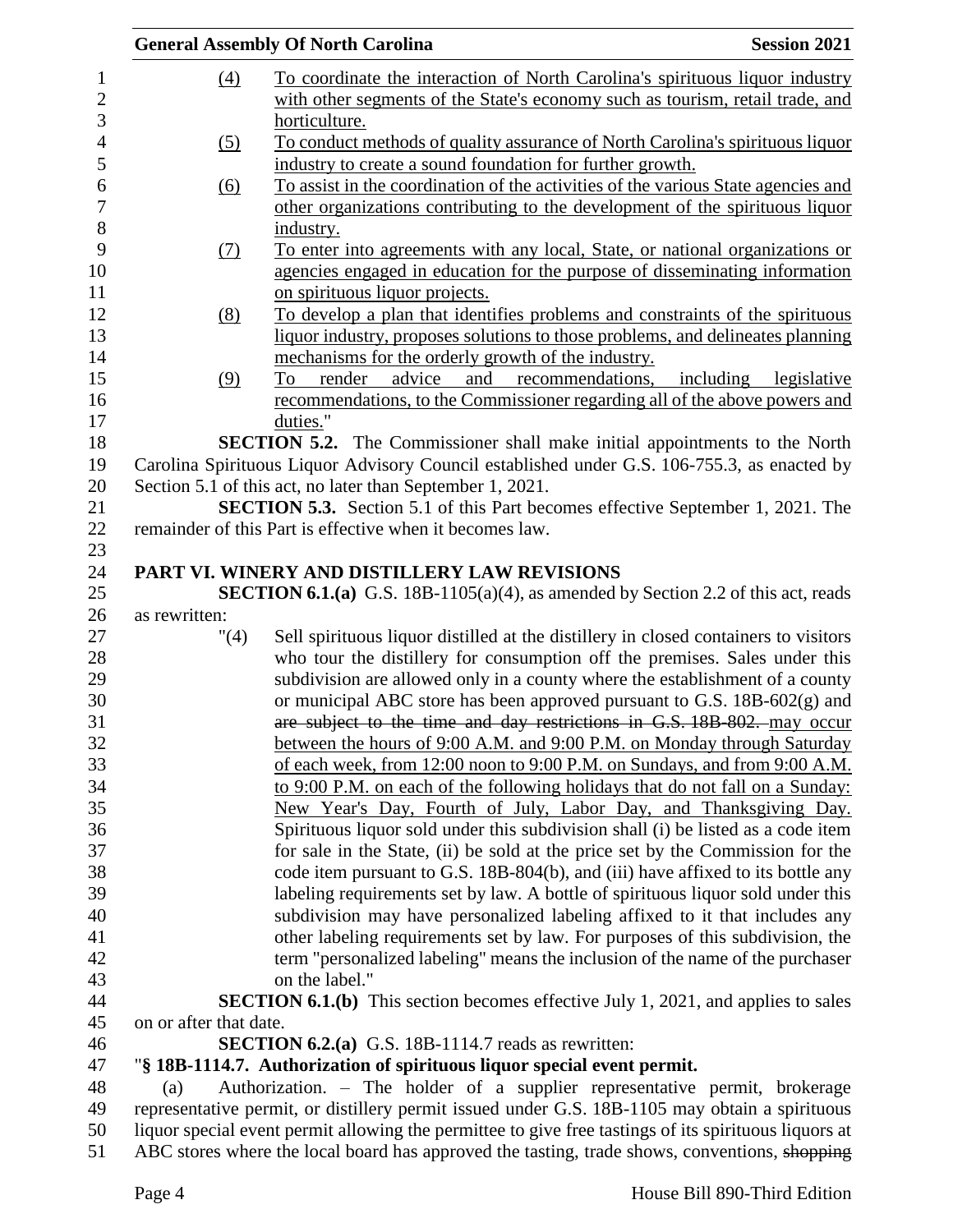### **General Assembly Of North Carolina Session 2021**  malls, street festivals, holiday festivals, agricultural festivals, balloon races, farmers markets, local fund-raisers, and other similar events approved by the Commission. Additionally, the holder of a supplier representative permit, brokerage representative permit, or distillery permit issued under G.S. 18B-1105 may obtain a spirituous liquor special event permit allowing the permittee to sell mixed beverages containing spirituous liquor distilled or produced at the distillery, or sell spirituous liquor distilled or produced at the distillery in closed containers at trade shows, conventions, agricultural festivals, farmers markets, local fund-raisers, and other similar events approved by the Commission. The sale of spirituous liquor in closed containers under a spirituous liquor special event shall be limited to one 50 milliliter mini-bottle per customer. (b) General Limitations. – Except as otherwise provided in subsection (c) of this section, any consumer tasting is subject to the following limitations: (1) The permit holder or the permit holder's authorized agent shall conduct the consumer tasting event and the permit holder shall be solely responsible for 14 any violations of this Chapter occurring in connection with the consumer 15 tasting.event. (2) The spirituous liquor shall be poured only by either (i) the permit holder conducting the consumer tasting or (ii) an employee or authorized agent of the **permitically permit holder conducting the consumer tasting who is at least 21 years of age.**  (3) Each consumer shall be limited to one tasting sample containing 0.25 ounces of any product made available for sampling at the consumer tasting, and the total amount of the tasting samples offered to and consumed by each consumer shall not exceed 1.0 ounce of spirituous liquor in any calendar day. The limitation set forth in this subdivision does not apply to the sale of spirituous liquor in closed containers or mixed beverages. (4) The permit holder shall not sell its spirituous liquor to, offer tasting samples to, or allow consumption of tasting samples by, any consumer who is visibly intoxicated. 28 (5) The permit holder shall not <u>sell its spirituous liquor to</u>, offer tasting samples to, or allow consumption of tasting samples by, any consumer under the legal age for consuming spirituous liquor. The person pouring the spirituous liquor shall be responsible for verifying the age of the consumer being served by checking the identification of the consumer. (6) The permit holder shall not charge a consumer for any tasting sample. The limitation in this subdivision does not apply to the sale of spirituous liquor in closed containers or mixed beverages. (7) Repealed by Session Laws 2019-182, s. 6(a), effective September 1, 2019. (8) A consumer tasting shall not be allowed unless the venue is located in a jurisdiction that has approved the sale of mixed beverages. (9) The permit holder may provide point-of-sale advertising materials and advertising specialties and may sell branded merchandise such as glassware, cups, signs, t-shirts, hats, and other apparel to consumers at the consumer tasting. (10) The permit holder shall maintain for a period of at least one year a record of each consumer tasting conducted. The record shall include the date of the consumer tasting, the time of the consumer tasting, an identification of the venue at which the consumer tasting was held, an identification of the spirituous liquor that was provided for tasting at the consumer tasting, and the name of any person who poured spirituous liquor at the consumer tasting. The

permit holder shall allow the ABC Commission to inspect those records at any

…."

time.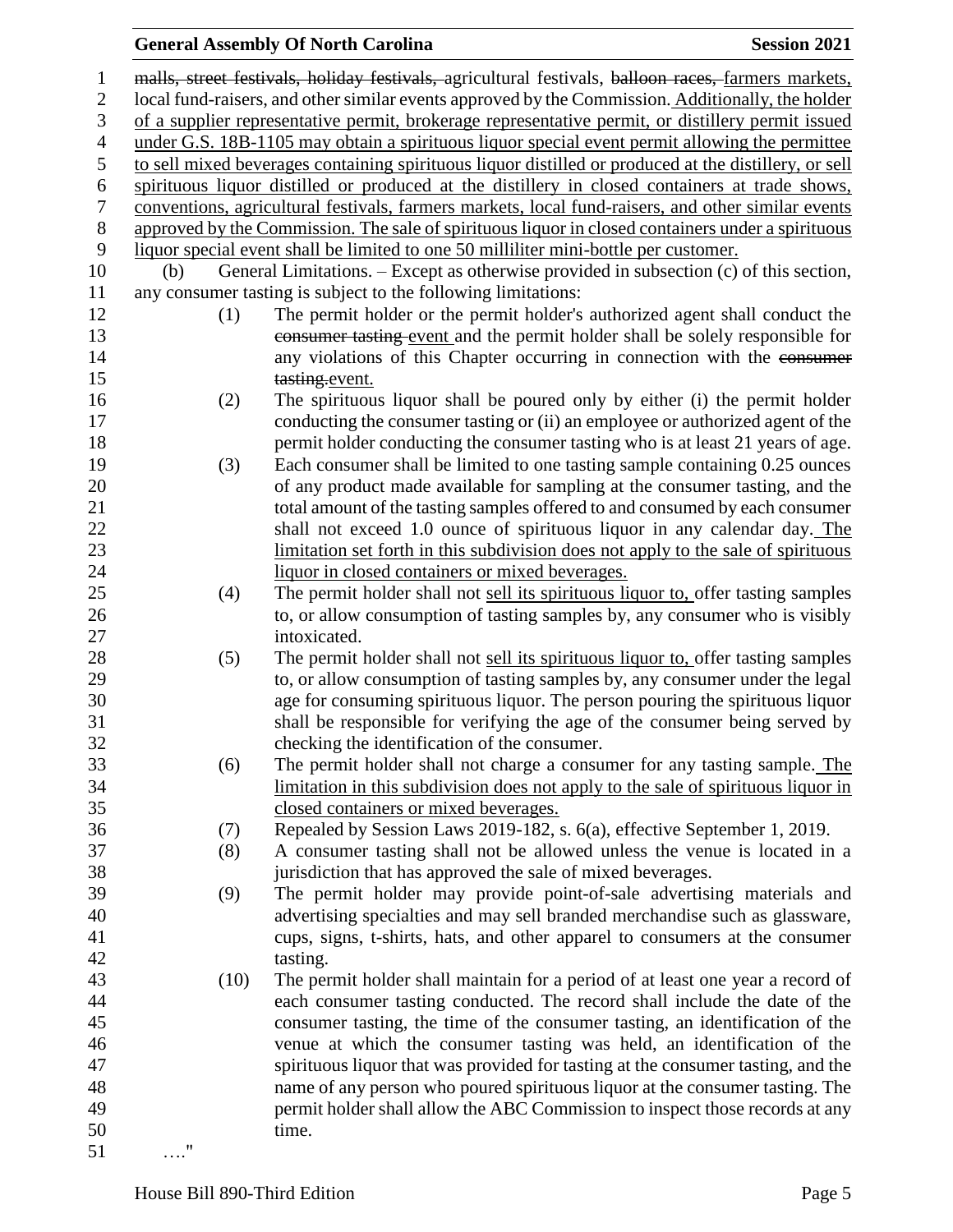| <b>General Assembly Of North Carolina</b>                           | <b>Session 2021</b>                                                                                   |
|---------------------------------------------------------------------|-------------------------------------------------------------------------------------------------------|
|                                                                     | <b>SECTION 6.2.(b)</b> G.S. 18B-1105(a)(5) reads as rewritten:                                        |
| "(5)                                                                | Conduct consumer tastings and sell only spirituous liquor distilled or                                |
|                                                                     | produced at the distillery in accordance with G.S. 18B-1114.7."                                       |
|                                                                     | <b>SECTION 6.2.(c)</b> This section becomes effective July 1, 2021, and applies to events             |
| held on or after that date.                                         |                                                                                                       |
|                                                                     | SECTION 6.3.(a) G.S. 130A-247 reads as rewritten:                                                     |
| "§ 130A-247. Definitions.                                           |                                                                                                       |
| The following definitions shall apply throughout this Part:         |                                                                                                       |
|                                                                     |                                                                                                       |
| (11)                                                                | "Distillery" means an establishment licensed under G.S. 18B-1105 that is not                          |
|                                                                     | engaged in the preparation of food on the premises. For purposes of this                              |
|                                                                     | subdivision, the term "food" does not include beverages.                                              |
| (12)                                                                | "Winery" means an establishment licensed under G.S. 18B-1101 or                                       |
|                                                                     | G.S. 18B-1102 that is not engaged in the preparation of food on the premises.                         |
|                                                                     | For purposes of this subdivision, the term "food" does not include beverages."                        |
|                                                                     | <b>SECTION 6.3.(b)</b> G.S. 130A-248(a) reads as rewritten:                                           |
| " $(a)$                                                             | For the protection of the public health, the Commission shall adopt rules governing                   |
|                                                                     | the sanitation of establishments that prepare or serve drink or food for pay and establishments       |
|                                                                     | that prepare and sell meat food products or poultry products. However, any establishment that         |
|                                                                     | prepares or serves food or drink to the public, regardless of pay, shall be subject to the provisions |
|                                                                     | of this Article if the establishment that prepares or serves food or drink holds an ABC permit, as    |
|                                                                     |                                                                                                       |
|                                                                     | defined in G.S. 18B-101, meets any of the definitions in G.S. 18B-1000, and does not meet the         |
|                                                                     | definition of a brewery as provided in G.S. $130A-247(10)$ or a private bar as provided in            |
|                                                                     | G.S. 130A-247(1b) or a private club as provided in G.S. 130A-247(2) set forth in G.S. 130A-247        |
| for a brewery, distillery, private bar, private club, or winery."   |                                                                                                       |
|                                                                     | <b>SECTION 6.3.(c)</b> G.S. 130A-250 reads as rewritten:                                              |
| "§ 130A-250. Exemptions.                                            |                                                                                                       |
| The following shall be exempt from this Part:                       |                                                                                                       |
|                                                                     |                                                                                                       |
| (18)                                                                | A distillery as defined in G.S. 130A-247(11).                                                         |
| (19)                                                                | A winery as defined in G.S. $130A-247(12)$ ."                                                         |
|                                                                     | <b>SECTION 6.3.(d)</b> Penalties imposed and fees charged before the effective date of                |
|                                                                     | this section are not abated or affected by this section, and the statutes that would be applicable    |
| but for this section remain applicable to those penalties and fees. |                                                                                                       |
|                                                                     | <b>SECTION 6.3.(e)</b> The Revisor of Statutes is authorized to alphabetize, number, and              |
|                                                                     | renumber the definitions listed in G.S. 130A-247, as amended by subsection (a) of this section,       |
|                                                                     | to ensure that all the definitions are listed in alphabetical order and numbered accordingly.         |
|                                                                     | <b>SECTION 6.3.(f)</b> This section becomes effective September 1, 2021.                              |
|                                                                     | <b>SECTION 6.4.(a)</b> G.S. 18B-1100 reads as rewritten:                                              |
| "§ 18B-1100. Commercial permits.                                    |                                                                                                       |
| The Commission may issue the following commercial permits:          |                                                                                                       |
|                                                                     |                                                                                                       |
| (21)                                                                | Spirituous liquor special event permit."                                                              |
|                                                                     | SECTION 6.4.(b) This section becomes effective May 1, 2022, and applies to                            |
| permits issued or renewed on or after that date.                    |                                                                                                       |
|                                                                     |                                                                                                       |
| PART VII. EXPAND ALLOWABLE GROWLER SIZE                             |                                                                                                       |
|                                                                     | <b>SECTION 7.1.(a)</b> Rule. – For purposes of this section and its implementation,                   |

"Growler Rule" means 14B NCAC 15C .0307 (Growlers).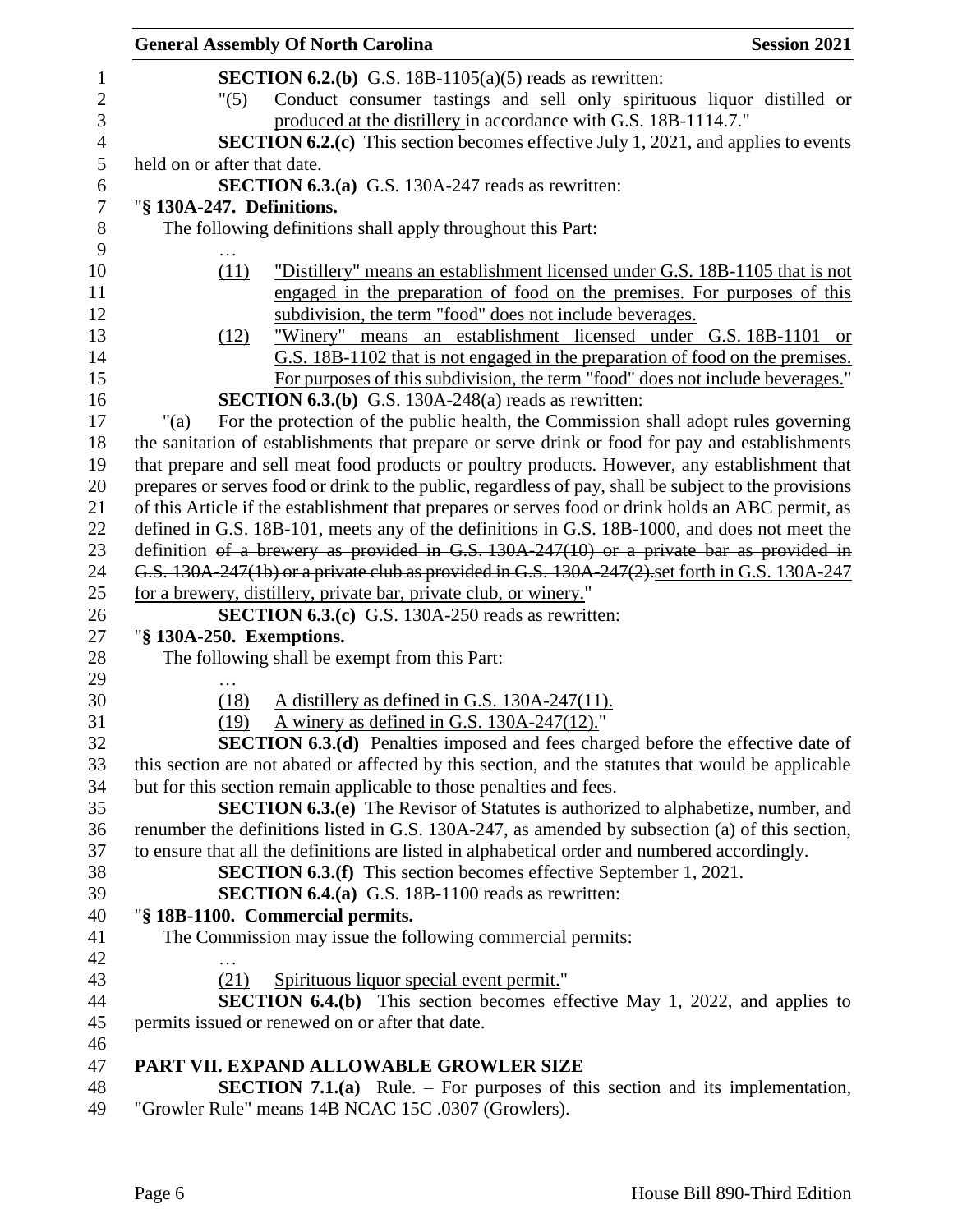#### **General Assembly Of North Carolina Session 2021**

 **SECTION 7.1.(b)** Growler Rule. – Until the effective date of the revised permanent rule that the ABC Commission is required to adopt pursuant to subsection (d) of this section, the Commission shall implement the Growler Rule as provided in subsection (c) of this section.

 **SECTION 7.1.(c)** Implementation. – Notwithstanding subsection (a) of 14B NCAC 15C .0307, a "growler" shall be defined as a rigid glass, ceramic, plastic, aluminum, or stainless steel container with a closure or cap with a secure sealing that is no larger than 4 liters (1.0567 gallons) into which a malt beverage or unfortified wine is prefilled, filled, or refilled for 8 off-premises consumption.<br>9 **SECTION 7.1.** 

 **SECTION 7.1.(d)** Additional Rulemaking Authority. – The Commission shall adopt a rule to amend the Growler Rule consistent with subsection (c) of this section. Notwithstanding G.S. 150B-19(4), the rule adopted by the Commission pursuant to this section shall be substantively identical to the provisions of subsection (c) of this section. Rules adopted pursuant to this section are not subject to Part 3 of Article 2A of Chapter 150B of the General Statutes. Rules adopted pursuant to this section shall become effective as provided in G.S. 150B-21.3(b1), as though 10 or more written objections had been received as provided in G.S. 150B-21.3(b2).

 **SECTION 7.1.(e)** Effective Date. – This Part is effective when it becomes law. Section 7.1(c) of this Part expires on the date that the rule adopted pursuant to Section 7.1(d) of this Part becomes effective.

## **PART VIII. REVISE TERMINOLOGY**

**SECTION 8.1.** G.S. 18B-800 reads as rewritten:

#### "**§ 18B-800. Sale of alcoholic beverages in ABC stores.**

…

 (c2) Orders of Eligible Distillery Products by Mixed Beverages Permittees. – A local board shall fulfill an order by a mixed beverages permittee for individual bottles or cases of spirituous liquor produced by an eligible distillery that are listed as a regular code item for sale in the State. If a local board cannot fulfill an order of a mixed beverages permittee for individual bottles or cases of spirituous liquor produced by an eligible distillery that are listed as a regular code item for sale in the State because the product ordered is not in the local board's stock inventory or the order cannot otherwise be fulfilled within the time period requested by the permittee, the local board shall notify the Commission within 48 hours of the request for the order and request authorization for direct shipment. The Commission shall then determine if the eligible distillery desires to directly ship the ordered product directly to the local board, and if so the Commission shall authorize the eligible distillery to ship the spirituous liquor ordered to the local board for the fulfillment of the mixed beverages permittee's order. Merchandise authorized to be shipped by direct shipment under this subsection shall be consigned by the State ABC warehouse to the distiller's account in care of the local board. The local board shall acknowledge receipt of the merchandise on the shipping documents and forward them to the State ABC warehouse for processing through the accounting system as though the merchandise were shipped from the State ABC warehouse. As used in this subsection, an "eligible distillery" is a distillery (i) that sells, to consumers at the distillery, to exporters, to local boards, and to private or public agencies or establishments of other states or nations, fewer than 10,000 proof gallons of in-house brand spirituous liquors distilled or produced and manufactured by it at the permit holder's distillery per year, and (ii) that is either the holder of a distillery permit pursuant to G.S. 18B-1105 or is a business located outside the State that is licensed or permitted to manufacture spirituous liquor in the jurisdiction where the business is located and whose products are lawfully sold in this State.

- …
- (e) Each ABC store shall display spirits which are distilled or produced in North Carolina in an area dedicated solely to North Carolina products."
- **SECTION 8.2.** G.S. 18B-1001(19)e. reads as rewritten: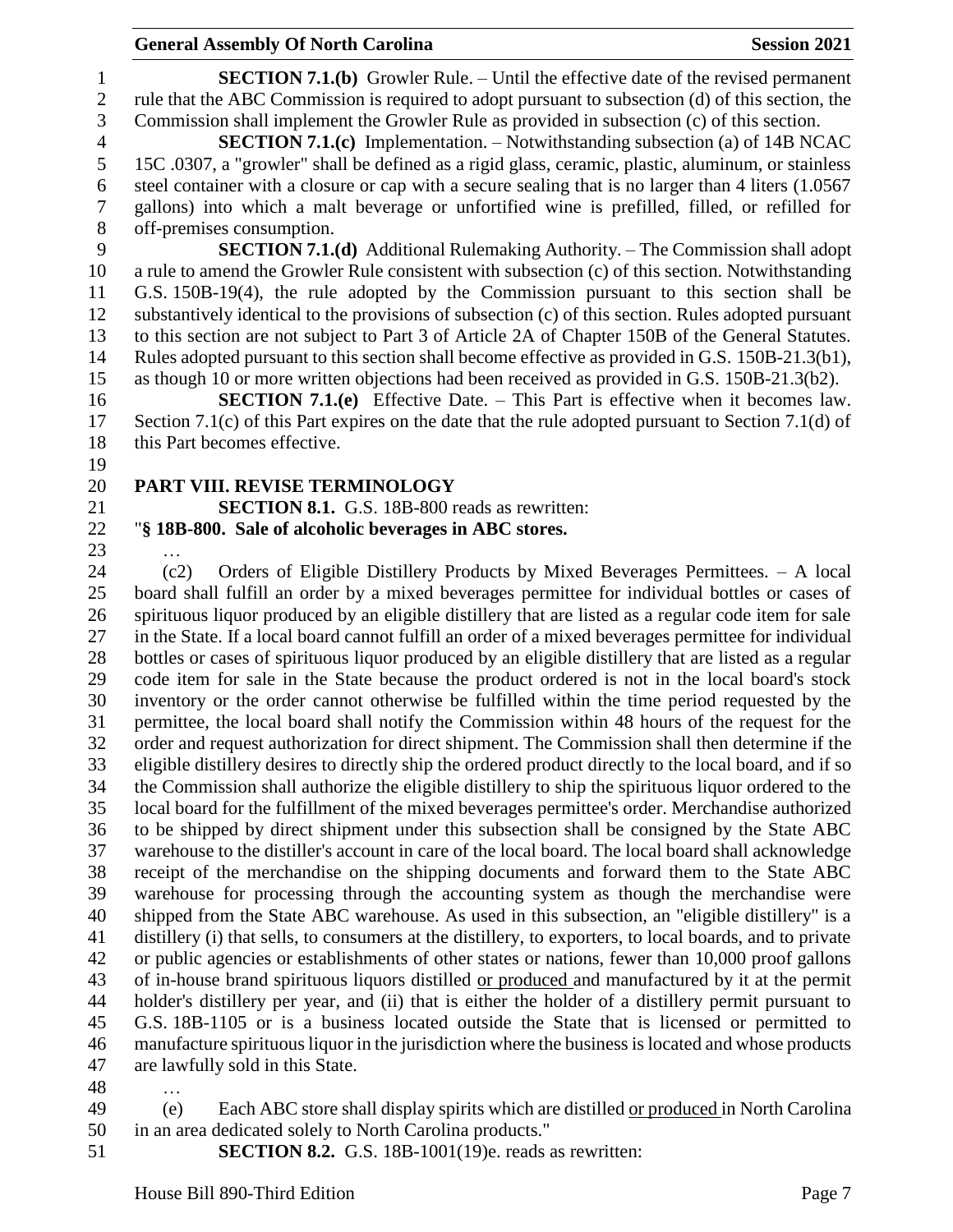|                                       | <b>General Assembly Of North Carolina</b>                                                                                                                                                                                                                                                                                                                                                                                                                                                                                                                             | <b>Session 2021</b> |
|---------------------------------------|-----------------------------------------------------------------------------------------------------------------------------------------------------------------------------------------------------------------------------------------------------------------------------------------------------------------------------------------------------------------------------------------------------------------------------------------------------------------------------------------------------------------------------------------------------------------------|---------------------|
|                                       | "e.<br>The spirituous liquor used in the consumer tasting event shall be<br>distilled <u>or produced</u> at the distillery where the event is being held by<br>the permit holder conducting the event."                                                                                                                                                                                                                                                                                                                                                               |                     |
|                                       | SECTION 8.3. G.S. 18B-1105(a)(4), as amended by Sections 2.2 and 6.1 of this act,                                                                                                                                                                                                                                                                                                                                                                                                                                                                                     |                     |
| reads as rewritten:                   |                                                                                                                                                                                                                                                                                                                                                                                                                                                                                                                                                                       |                     |
| "(4)                                  | Sell spirituous liquor distilled or produced at the distillery in closed containers<br>to visitors who tour the distillery for consumption off the premises. Sales<br>under this subdivision are allowed only in a county where the establishment<br>of a county or municipal ABC store has been approved pursuant to<br>G.S. 18B-602(g). Spirituous liquor sold under this subdivision shall (i) be<br>listed as a code item for sale in the State, (ii) be sold at the price set by the<br>Commission for the code item pursuant to G.S. 18B-804(b), and (iii) have |                     |
|                                       | affixed to its bottle any labeling requirements set by law. A bottle of spirituous                                                                                                                                                                                                                                                                                                                                                                                                                                                                                    |                     |
|                                       | liquor sold under this subdivision may have personalized labeling affixed to                                                                                                                                                                                                                                                                                                                                                                                                                                                                                          |                     |
|                                       | it that includes any other labeling requirements set by law. For purposes of                                                                                                                                                                                                                                                                                                                                                                                                                                                                                          |                     |
|                                       | this subdivision, the term "personalized labeling" means the inclusion of the                                                                                                                                                                                                                                                                                                                                                                                                                                                                                         |                     |
|                                       | name of the purchaser on the label."                                                                                                                                                                                                                                                                                                                                                                                                                                                                                                                                  |                     |
|                                       | <b>SECTION 8.4.</b> This Part becomes effective July 1, 2021.                                                                                                                                                                                                                                                                                                                                                                                                                                                                                                         |                     |
|                                       |                                                                                                                                                                                                                                                                                                                                                                                                                                                                                                                                                                       |                     |
|                                       | PART IX. DISTILLERIES/REMOVE TOUR REQUIREMENT FOR SALE OF BOTTLE                                                                                                                                                                                                                                                                                                                                                                                                                                                                                                      |                     |
|                                       | OF SPIRITUOUS LIQUOR FOR OFF-PREMISES CONSUMPTION                                                                                                                                                                                                                                                                                                                                                                                                                                                                                                                     |                     |
|                                       | <b>SECTION 9.1.</b> G.S. 18B-1105(a)(4), as amended by Sections 2.2, 6.1, and 8.3 of                                                                                                                                                                                                                                                                                                                                                                                                                                                                                  |                     |
| this act, reads as rewritten:<br>"(4) | Sell spirituous liquor distilled or produced at the distillery in closed containers                                                                                                                                                                                                                                                                                                                                                                                                                                                                                   |                     |
|                                       | to visitors who tour the distillery for consumption off the premises. The                                                                                                                                                                                                                                                                                                                                                                                                                                                                                             |                     |
|                                       | length, content, and other parameters of the tour shall be at the discretion of                                                                                                                                                                                                                                                                                                                                                                                                                                                                                       |                     |
|                                       | the distillery, and the distillery shall not be required to maintain records related                                                                                                                                                                                                                                                                                                                                                                                                                                                                                  |                     |
|                                       | to tours. Sales under this subdivision are allowed only in a county where the                                                                                                                                                                                                                                                                                                                                                                                                                                                                                         |                     |
|                                       | establishment of a county or municipal ABC store has been approved pursuant                                                                                                                                                                                                                                                                                                                                                                                                                                                                                           |                     |
|                                       | to G.S. $18B-602(g)$ . Spirituous liquor sold under this subdivision shall (i) be                                                                                                                                                                                                                                                                                                                                                                                                                                                                                     |                     |
|                                       | listed as a code item for sale in the State, (ii) be sold at the price set by the                                                                                                                                                                                                                                                                                                                                                                                                                                                                                     |                     |
|                                       | Commission for the code item pursuant to G.S. 18B-804(b), and (iii) have                                                                                                                                                                                                                                                                                                                                                                                                                                                                                              |                     |
|                                       | affixed to its bottle any labeling requirements set by law. A bottle of spirituous                                                                                                                                                                                                                                                                                                                                                                                                                                                                                    |                     |
|                                       | liquor sold under this subdivision may have personalized labeling affixed to                                                                                                                                                                                                                                                                                                                                                                                                                                                                                          |                     |
|                                       | it that includes any other labeling requirements set by law. For purposes of                                                                                                                                                                                                                                                                                                                                                                                                                                                                                          |                     |
|                                       | this subdivision, the term "personalized labeling" means the inclusion of the                                                                                                                                                                                                                                                                                                                                                                                                                                                                                         |                     |
|                                       | name of the purchaser on the label."                                                                                                                                                                                                                                                                                                                                                                                                                                                                                                                                  |                     |
|                                       | <b>SECTION 9.2.</b> This Part becomes effective July 1, 2021, and applies to sales made                                                                                                                                                                                                                                                                                                                                                                                                                                                                               |                     |
| on or after that date.                |                                                                                                                                                                                                                                                                                                                                                                                                                                                                                                                                                                       |                     |
|                                       |                                                                                                                                                                                                                                                                                                                                                                                                                                                                                                                                                                       |                     |
|                                       | PART X. ALLOW DISTILLERIES TO SELL SPIRITUOUS LIQUOR PRODUCED BY                                                                                                                                                                                                                                                                                                                                                                                                                                                                                                      |                     |
|                                       | THE DISTILLER DIRECTLY TO CONSUMERS IN OTHER STATES                                                                                                                                                                                                                                                                                                                                                                                                                                                                                                                   |                     |
|                                       | <b>SECTION 10.1.</b> G.S. 18B-1105(a)(2) reads as rewritten:                                                                                                                                                                                                                                                                                                                                                                                                                                                                                                          |                     |
| "(2)                                  | Sell, deliver and ship spirituous liquor in closed containers at wholesale to $(i)$<br>exporters and local boards within the State, and, (ii) subject to the laws of                                                                                                                                                                                                                                                                                                                                                                                                  |                     |
|                                       | other jurisdictions, at wholesale or retail to consumers in other states or                                                                                                                                                                                                                                                                                                                                                                                                                                                                                           |                     |
|                                       | nations, or private or public agencies or establishments of other states or                                                                                                                                                                                                                                                                                                                                                                                                                                                                                           |                     |
|                                       | nations nations, except that the holder of a distillery permit may not sell,                                                                                                                                                                                                                                                                                                                                                                                                                                                                                          |                     |
|                                       | deliver, or ship spirituous liquor at retail to consumers in jurisdictions that                                                                                                                                                                                                                                                                                                                                                                                                                                                                                       |                     |
|                                       | require reciprocity in order to allow such sales, deliveries, or shipments."                                                                                                                                                                                                                                                                                                                                                                                                                                                                                          |                     |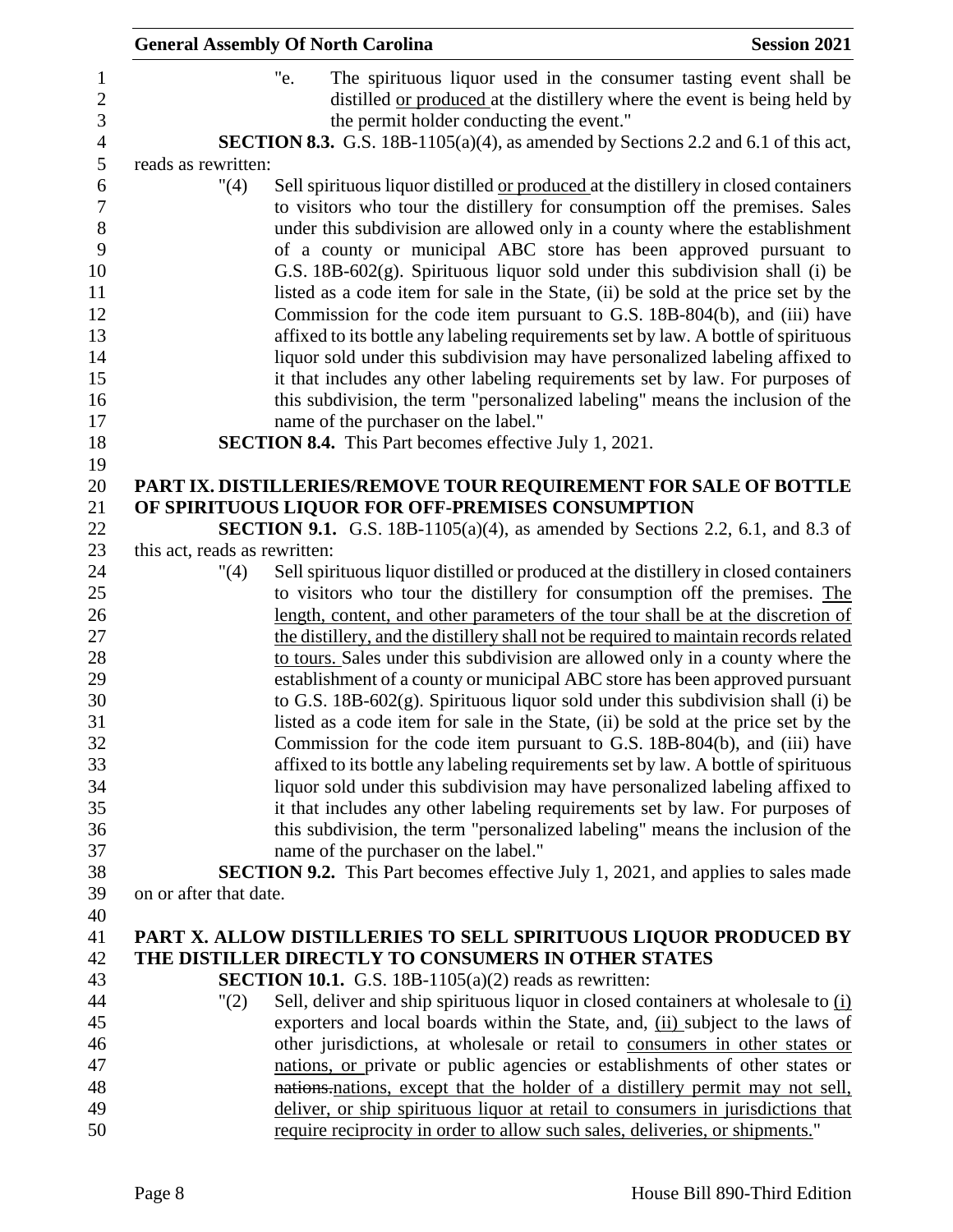| <b>General Assembly Of North Carolina</b><br><b>Session 2021</b>                                                                                              |
|---------------------------------------------------------------------------------------------------------------------------------------------------------------|
| <b>SECTION 10.2.</b> This Part becomes effective July 1, 2021, and applies to sales made<br>on or after that date.                                            |
| PART XI. CLARIFY LAW ON THE SALE, POSSESSION, AND CONSUMPTION OF<br>SPIRITUOUS LIQUOR AT A DISTILLERY                                                         |
| <b>SECTION 11.1.(a)</b> G.S. 18B-1105(a)(1) reads as rewritten:                                                                                               |
| Manufacture, purchase, import, possess and transport ingredients and<br>"(1)                                                                                  |
| equipment used in the distillation or production of spirituous liquor. The<br>authorization to possess ingredients set forth in this subdivision includes the |
| possession of spirituous liquor not distilled or produced at the distillery that is                                                                           |
| used for the production of spirituous liquor."                                                                                                                |
| <b>SECTION 11.1.(b)</b> This section becomes effective July 1, 2021, and applies to                                                                           |
| spirituous liquor possessed on or after that date.                                                                                                            |
| <b>SECTION 11.2.(a)</b> G.S. 18B-1105(a)(5), as amended by Section 6.2(b) of this act,                                                                        |
| reads as rewritten:                                                                                                                                           |
| Conduct consumer tastings and sell its spirituous liquor in accordance with<br>"(5)                                                                           |
| G.S. 18B-1114.7. Consumer tastings authorized under this subdivision may                                                                                      |
| be conducted on any part of the licensed premises of the distillery."<br><b>SECTION 11.2.(b)</b> This section becomes effective July 1, 2021, and applies to  |
| consumer tastings held on or after that date.                                                                                                                 |
| <b>SECTION 11.3.(a)</b> G.S. 18B-1105 is amended by adding a new subsection to read:                                                                          |
| Control of Location of Sale and Consumption on Premises. - Except as otherwise                                                                                |
| " $(d)$<br>prohibited by federal law or the holder of the distillery permit, an alcoholic beverage authorized                                                 |
| to be sold or consumed under this section may be sold or consumed on any part of the licensed                                                                 |
| premises of the distillery."                                                                                                                                  |
| <b>SECTION 11.3.(b)</b> This section becomes effective July 1, 2021, and applies to the                                                                       |
| sale and consumption of alcoholic beverages on or after that date.                                                                                            |
|                                                                                                                                                               |
| PART XII. ALLOW ABC AGE VERIFICATION WITH SPECIAL IDENTIFICATION                                                                                              |
| <b>CARDS FROM OTHER STATES</b>                                                                                                                                |
| <b>SECTION 12.1.(a)</b> Rule. – For purposes of this section and its implementation,                                                                          |
| "Identification Rule" means 14B NCAC 15B .0224 (Consumption by Underage Persons).                                                                             |
| <b>SECTION 12.1.(b)</b> Identification Rule. – Until the effective date of the revised                                                                        |
| permanent rule that the ABC Commission is required to adopt pursuant to subsection (d) of this                                                                |
| section, the Commission shall implement the Identification Rule as provided in subsection (c) of                                                              |
| this section.                                                                                                                                                 |
| <b>SECTION 12.1.(c)</b> Implementation. $-$ It shall be the duty of the permittee and his                                                                     |
| employees to determine the age of any person consuming or possessing alcoholic beverages on                                                                   |
| the licensed premises. Acceptable identification for purposes of determining age shall be a drivers                                                           |
| license, a special identification card issued by the Division of Motor Vehicles of any state, a                                                               |
| military identification card, or a passport.                                                                                                                  |
| <b>SECTION 12.1.(d)</b> Additional Rulemaking Authority. - The Commission shall                                                                               |
| adopt a rule to amend the Identification Rule consistent with subsection (c) of this section.                                                                 |
| Notwithstanding G.S. 150B-19(4), the rule adopted by the Commission pursuant to this section                                                                  |
| shall be substantively identical to the provisions of subsection (c) of this section. Rules adopted                                                           |
| pursuant to this section are not subject to Part 3 of Article 2A of Chapter 150B of the General                                                               |
| Statutes. Rules adopted pursuant to this section shall become effective as provided in                                                                        |
| G.S. 150B-21.3(b1), as though 10 or more written objections had been received as provided in                                                                  |
| G.S. $150B-21.3(b2)$ .                                                                                                                                        |
|                                                                                                                                                               |